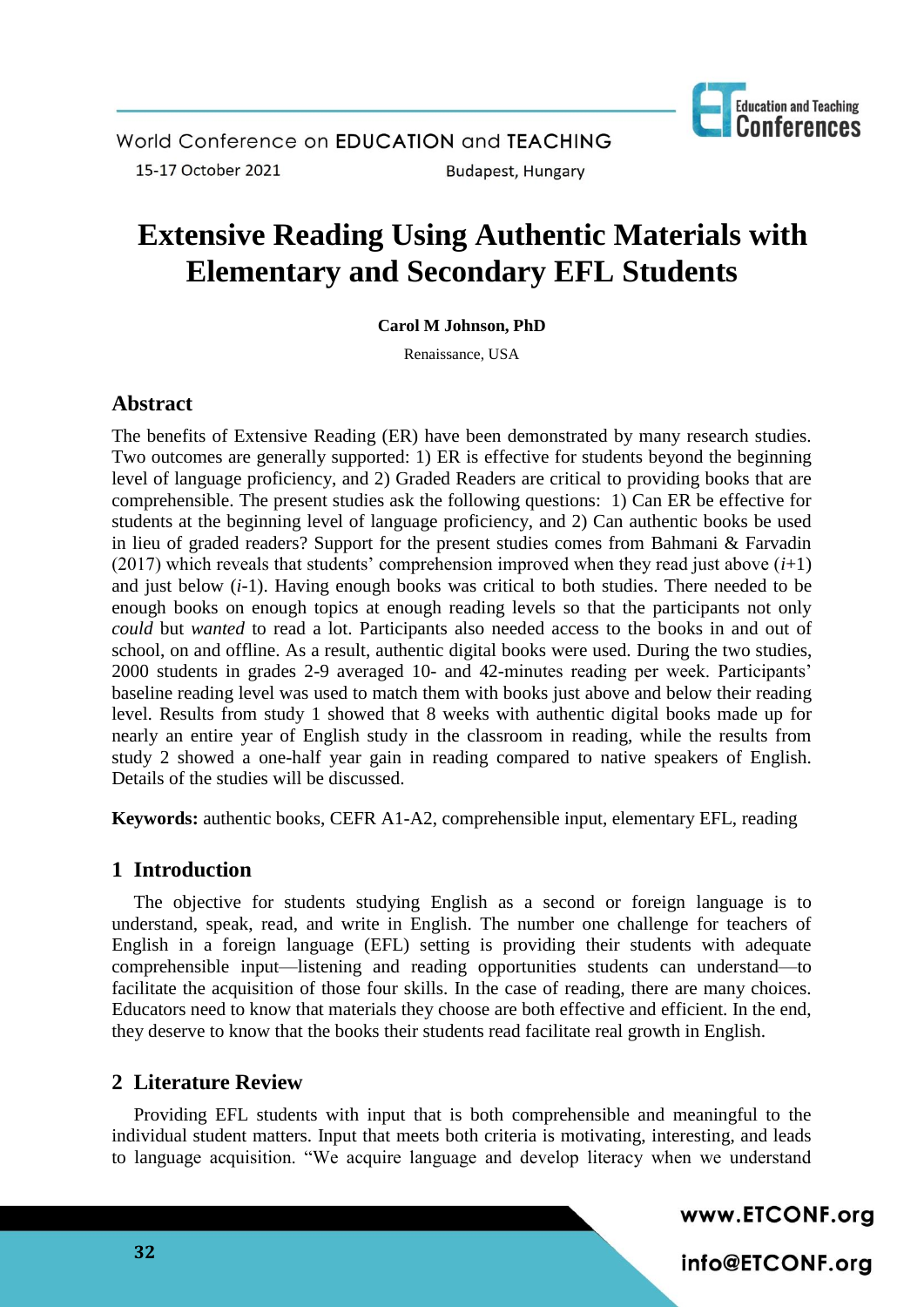

15-17 October 2021

**Budapest, Hungary** 

messages, that is, when we understand what we hear and what we read," when we receive 'comprehensible input' (Krashen, 2003).<sup>1</sup> Of the four skills, "reading is viewed as a crucial skill for foreign language learners to improve their language ability" (Chiang, 2015). Because developing high levels of language proficiency is dependent on a breadth and depth of vocabulary, reading has always been seen as a vehicle for providing students in a foreign language setting with the opportunity to engage with and build high levels of vocabulary necessary for use in future careers.

"Two major approaches have been used to develop reading skills: Intensive and Extensive Reading (Rashidi & Piran, 2011). Historically used in the classroom, characteristics of Intensive Reading include careful and close reading of a short text, with a focus on details of the text, including, but not limited to new vocabulary, grammatical forms, authors purpose, among others. etc. In the past several years Extensive Reading (ER) has "received special attention as an effective and promising way of developing foreign language abilities" (Yamashita 2013) as it "intends to develop good reading habits to build up knowledge of vocabulary and structure and to encourage a liking for reading" (Richards & Schmitt, 2010). Textbooks and lessons have limited impact due to exposure and language. The ability to provide large amounts of input is one reason ER is believed to affect language ability, as it is often the only source for preparing students to become independent readers; without ER it is difficult to acquire the academic vocabulary and depth of language they will need.

Common features of an Extensive Reading program include reading: 1) at the right level, 2) with comprehension, 3) a lot, 4) independently, and 5) silently. Thus far, much research been conducted about how best to implement an ER program, including at what level of language proficiency, how much vocabulary is learned, how much reading does it takerequired, the number of words, the number of books, as well as the type and of books, the level of books<del>-etc</del>.

Across the ER research, two conclusions have been drawn generally:

1) ER is effective for students beyond the absolute beginning level of language proficiency, and

2) Graded Readers are critical to providing books that are comprehensible.

The first acknowledges that students at the absolute beginning level of language ability do not yet know enough vocabulary to comprehend a lot of books independently. The second provides support for the notion that, for language to grow, the learner must engage with input just beyond his/her current language ability. Several studies, however, have shown that participants' reading comprehension grew when students read just above (*i* +1) *and* just below  $(i - 1)$  their language ability (Bahmani & Farvadin, 2017). The following two studies ask three research questions about Extensive Reading:

- 1. Do beginning EFL students demonstrate reading growth using authentic books when reading just above and just below their reading ability?
- 2. If yes, is the reading growth significant?
- 3. If yes, is the reading growth meaningful?

www.ETCONF.org

info@ETCONF.org

 $<sup>1</sup>$  Although comprehensible input refers to both listening and reading, the studies summarized in this paper focus</sup> on reading only.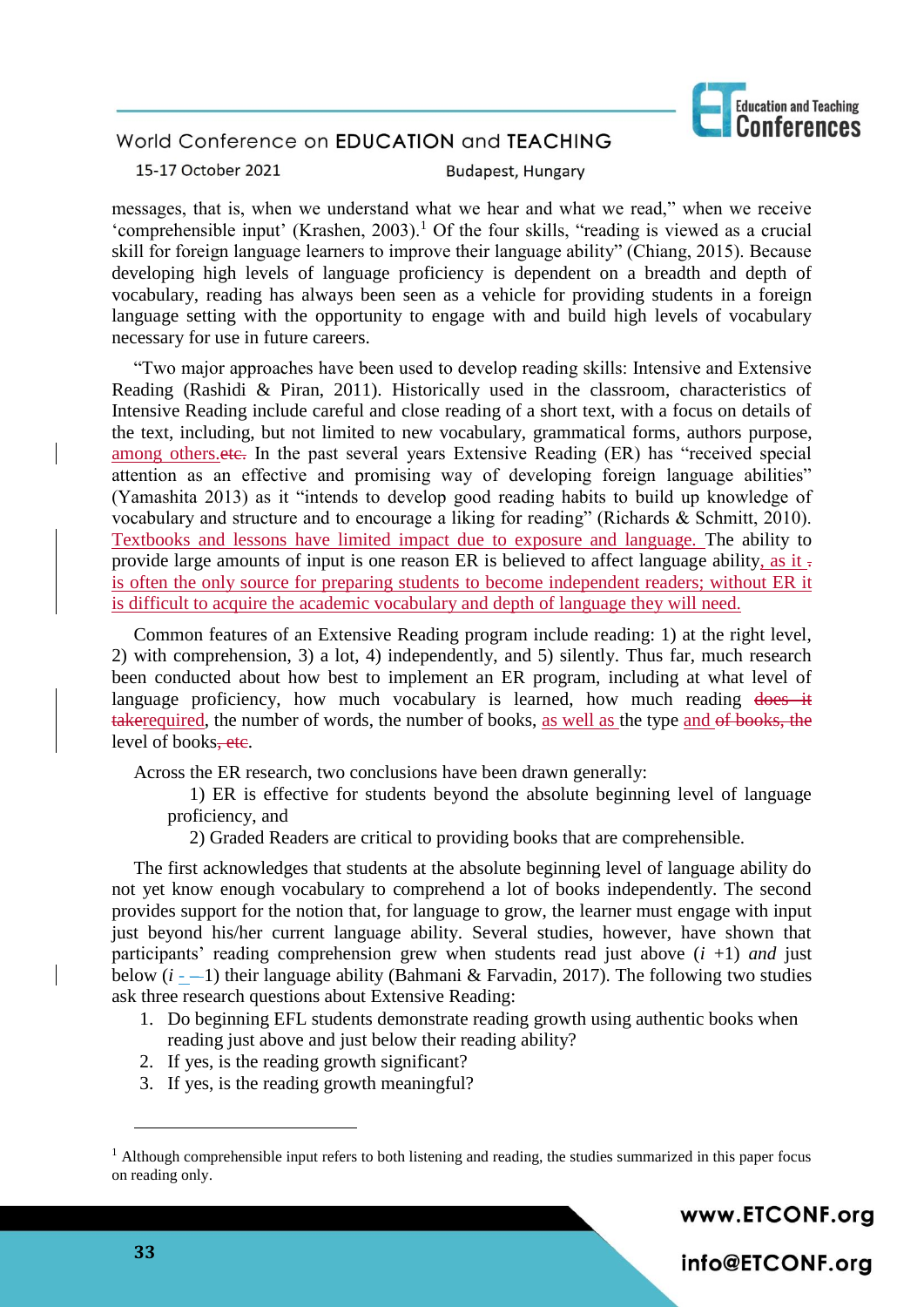

15-17 October 2021

**Budapest, Hungary** 

## **3 Research Study 1**

#### **3.1 Method**

Of the initial 2965, 902 beginning EFL students from 80 schools in grades 2-7 from Turkey participated in an 8-week study, $2$  completing the pre-and posttest, and treatment.

The pretest measure was the students' scores on the Lexile Placement Exam, and the posttest was the last Lexile Assessment at the conclusion of the trial.<sup>3</sup> The treatment was the exposure to the myON Reader™ books, and the posttest was the last Lexile Assessment score at the conclusion of the trial. myON Reader™ books, available in digital format, are authentic books, written with native speakers in mind, not for the purpose of teaching English.

Irrespective of actual grade, all participants were entered into the system as  $1<sup>st</sup>$  graders to provide an appropriate entrance point to the Lexile baseline assessment for non-native English speakers. Participants then took the Lexile Placement Exam to determine their initial reading ability. Results of the assessment were used to match students with books that were 100 Lexiles below and 50 Lexiles above their reading level. Book recommendations were aligned to participants' age, reading ability, and interests. Time spent reading was determined by each classroom teacher.

#### **3.2 Results**

#### **Research Question 1: Do beginning EFL students demonstrate reading growth using authentic books just above and just below their reading ability?**

The results of the analyses of the Lexile scores showed that there were positive gains in the students' reading ability, on average, between the pretest and the posttest at each grade level. Averaging 42 minutes of reading per week, these gains increased as grade increased which is desirable. For example, with an average Lexile gain of 37, the gains in Lexile from Grades 2-7 ranged from 17 to 59, each grade's gains greater than the previous grade. Notably the greatest gains were from Grade 3 to Grade 4 (18 to 36) and from Grade 4 to Grade 5 (36 to 49).

#### **Research Question 2: Is the difference between the first and last Lexile exam significant?**

The gains were statistically significant overall and in all grades except in grade 3. The effect sizes, Cohen's d, indicate a small effect approaching a medium effect. As a general rule of thumb, d=.2 is a small effect, .5 is medium effect, and .8 is a large effect. In the case of this trial, the effect for grades 4-7 *approached medium*, while the effect for grade 2 was small. No effect size is presented for grade 3 as there was no statistical significance in the Lexile

www.ETCONF.org

info@ETCONF.org

 $2$  CEFR A1 and A2 are considered beginning levels of language proficiency. Students in the study were expected achieve CEFR A2 level by grade 7.

<sup>&</sup>lt;sup>3</sup> Designed by MetaMetrics, an independent third-party, for myON. Readability generally refers to how easy or difficult a text is to read and understand. Like most readability measures, sentence length and word difficulty are included in the calculation.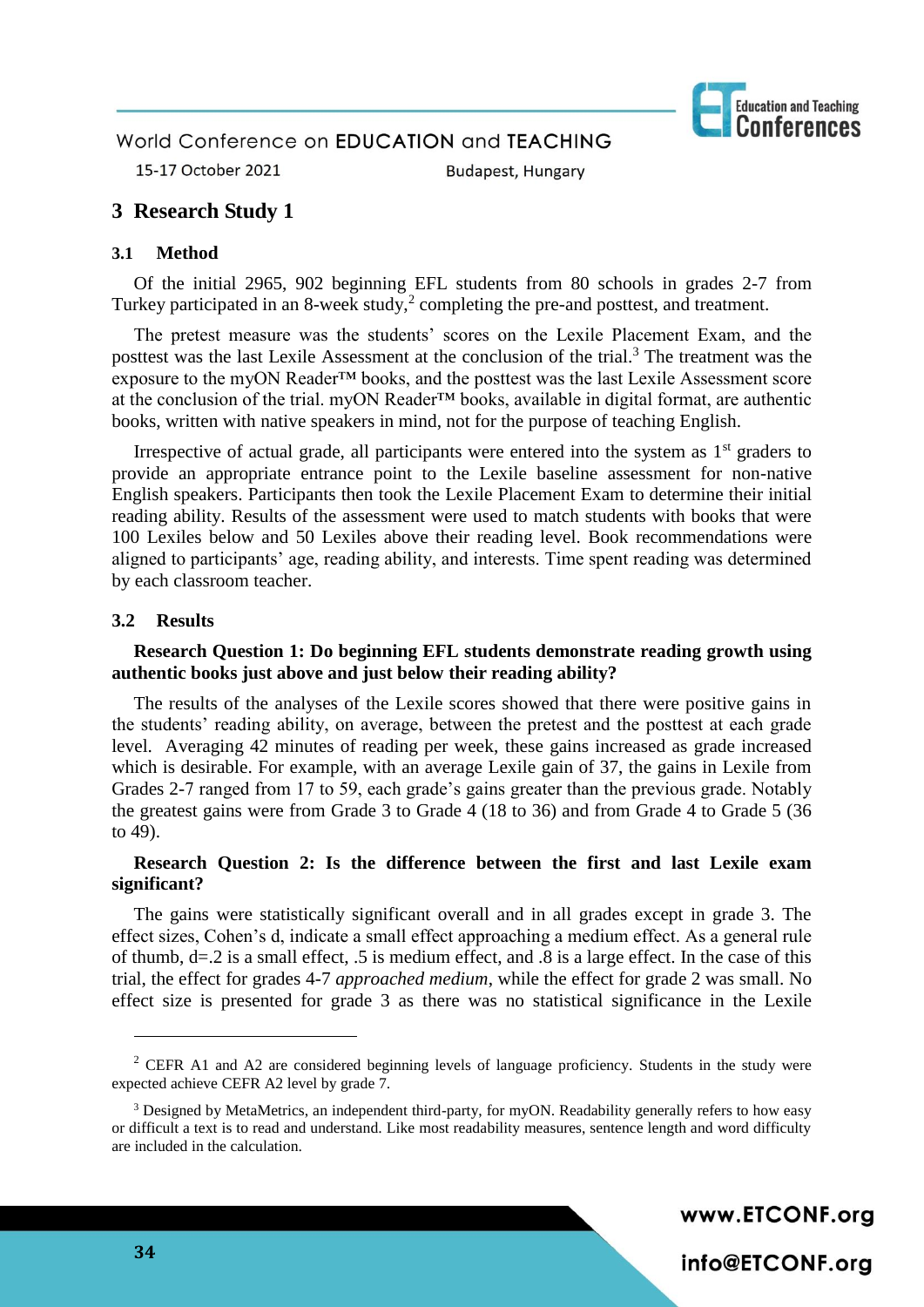

15-17 October 2021 **Budapest, Hungary** 

change. Overall, there were significant gains as a result of the trial as indicated by both statistical and practical significance. These results are quite promising given the number of students who took both the pretest and the posttest assessments *and* the short duration of the trial.

#### **Research Question 3: Is the difference between the first and last Lexile exam meaningful?**

Figure 1 provides more than simple pre-post, growth by grade level and average growth overall. It also depicts visually not simply overall growth during the trial, but the relationship between grades pre-and post, providing insight into how meaningful the difference was. For example, grade 3 post score (85) is higher than grade 4 pre score (66). This means that, in 8 weeks, grade 3 made up for nearly an entire year of English study in reading. The same is true for every grade-next grade in the trial. Grade 4 post (102) matches grade 5, grade 5 post (154) matches grade 6 pre (152), grade 6 post (208) surpasses grade 7 pre (181). (See Figure 1 below.)



*Figure 1. Average Lexile Growth (First to Last Week) by Grade Level*

#### **3.3 Discussion**

The results of the analyses of the Lexile scores showed that there were positive gains in the students' reading ability, on average, between the pretest and the posttest at each grade level. The overall average gain in Lexile score across grades 2-7 was 37, with gains that increased as the grade increased (See Figure 1). As a result, the response to all three research questions is "yes", with one minor caveat for students in grades 2 and 3, who were in the very earliest of stages of language acquisition.<sup>4</sup> Although both grades demonstrated growth, the gains were not statistically significant. This makes sense, as students must have some minimal level of any language before being expected to read it. However, a different pattern emerged from

www.ETCONF.org

info@ETCONF.org

<sup>4</sup> Students in the study begin learning English in grade 2 with 2 hours of study per week, with 2 hours of English study in grades 2-4, 3 hours of English study per week in grades 5-6, and 4 hours of English study per week in grades 7-8.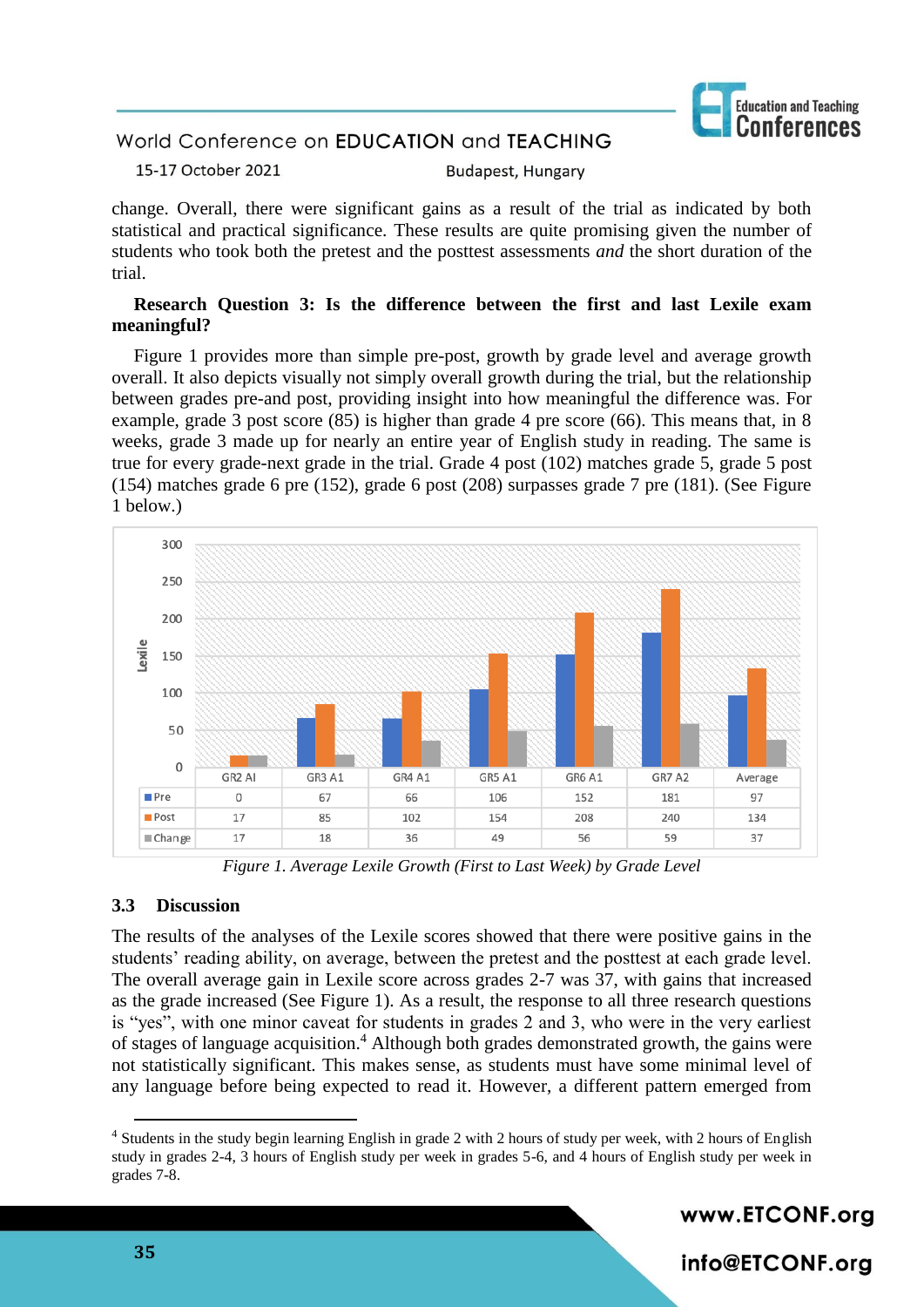

15-17 October 2021 **Budapest, Hungary** 

grade 4 on. Grade 4 gain (36 Lexiles) was twice those of grades 2 or 3; gains for grades 5, 6, and 7 accelerated year by year (Lexiles 49-56-59, respectively).

# **4 Research Study 2**

#### **4.1 Method**

1,104 beginning EFL students in grades 5-8 from Hungary participated in a 9-month study.<sup>5</sup> completing the pre-and posttest, and treatment. Like Study 1, a pretest-posttest design was used to collect the data that were used to assess reading growth attained during the trial. The pretest measure was the students' scores on the Star Reading Assessment. Like other readability measures, the ATOS system used for Star Reading analyses sentence length and word difficulty. However, ATOS determines word difficulty by grade level, not word frequency.<sup>6</sup> In addition, cognitive load--the type and amount of knowledge and thinking a student must have and use to answer test items correctly--is considered. As in Study 1, the treatment was the exposure to the myON Reader™ books, and the posttest was the last Star Reading Assessment score at the conclusion of the study.

All participants were entered into the system as  $1<sup>st</sup>$  graders to provide an appropriate entrance point to the Star Reading assessment to provide a baseline for non-native English speakers.<sup>7</sup> Participants then took the Star Reading Assessment to determine their initial reading ability. In addition to providing a reading level, Star Reading identifies a reading range--from just below to just above--for each student. The Zone of Proximal Development (ZPD) defines the readability range from which students should be selecting books to ensure sufficient comprehension and therefore achieve optimal growth in reading skills without experiencing frustration (p. 111 Star Reading Technical Manual). Teachers made book recommendations for students using ZPD guidelines. Three groups were formed during the research:

- 1. an **optimum** group, who used the program weekly and where the teacher possibly gave the students independent tasks between lessons
- 2. a **minimum** group, where the expectation was to use the program occasionally, at least once a month.
- 3. a **control** group, who was tested twice, but not use the program.

Midway through the study, it had already become clear that students were gaining from the use of myON. The decision was made to provide the control group access to myON, too. At the end of the 9 months, participants took another Star Reading Test.

www.ETCONF.org

info@ETCONF.org

<sup>5</sup> Students began studying English in grade 4.

<sup>&</sup>lt;sup>6</sup> The ATOS system for evaluating the reading level of continuous text contains over 125,000 words in its graded vocabulary list. This readability formula was developed by Renaissance Learning, Inc., and designed by leading readability experts.

<sup>7</sup> STAR Reading is a computer-adaptive test that determines a student's English reading level**.**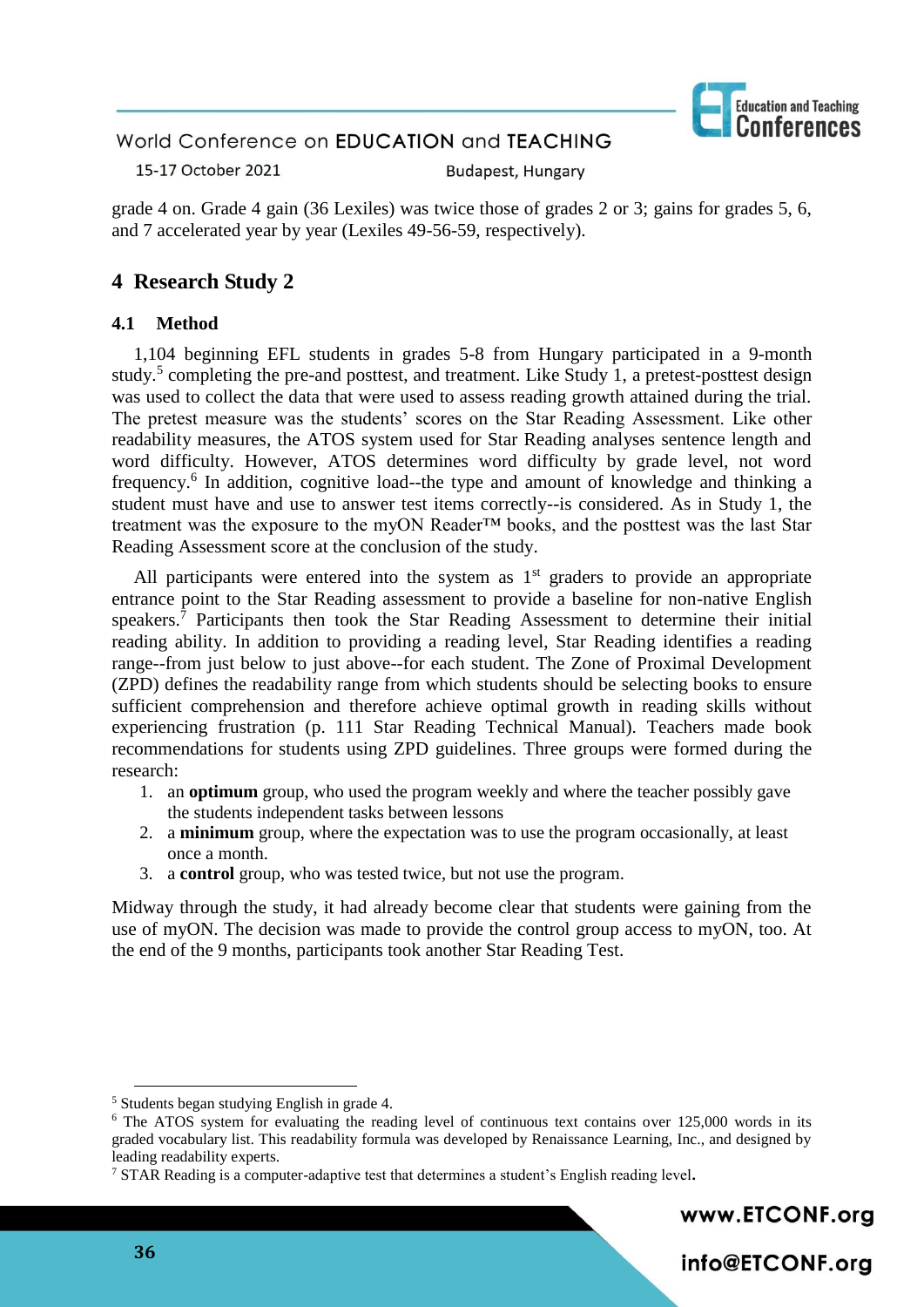

World Conference on EDUCATION and TEACHING



**Budapest, Hungary** 

*Figure 2. Average Star Scale Score Growth by Group*

## **4.2 Results**

15-17 October 2021

## **Research Question 1: Do beginning EFL students demonstrate reading growth using authentic books just above and below their reading ability?**

Averaging just 10 minutes per week for 9 months, there was a significant difference in the pre-posttests of the groups ( $\gamma$ 2 (2) = 41.74, p = 0.000), with mean rank values in the optimum group  $= 516.97$ , in the minimum group  $= 549.97$  and in the control group  $= 402.5$ . However, the analysis of achievement results showed that there was no significant difference between the closing achievements of the groups,  $\chi$ 2 (2) = 5.87, p = 0.063, with mean rank values in the optimum group = 486.19, in the minimum group = 473.21 and in the control group = 427.04. Figure 2 presents the English language scaled score grouped according to the measurement points. Average growth was 69 Star SS points.

### **Research Question 2: Is the difference between the first and last Star Reading Assessment significant?**

Yes. The difference between the opening and closing Star Reading Assessment was significant ( $p<.000$ ). Participants in the optimum group averaged a gain of 69 SS points; those in the minimum group gained an average of 73 SS points, while participants in the control group gained an average of 65 SS points. These gains were statistically significant for all three groups.

However, the difference in gains between the 3 groups did not meet that threshold  $(p<0.63)$ . There was no significant difference between gains of 69, 73, and 65 SS points, respectively.

#### **Research Question 3: Is the difference between the first and last Star Reading Assessment meaningful?**

Converting the Star SS to grade equivalent gives perspective on how meaningful the gains were. Each of the groups gained 0.4 grade using myON (See Figure 3).

www.ETCONF.org

info@ETCONF.org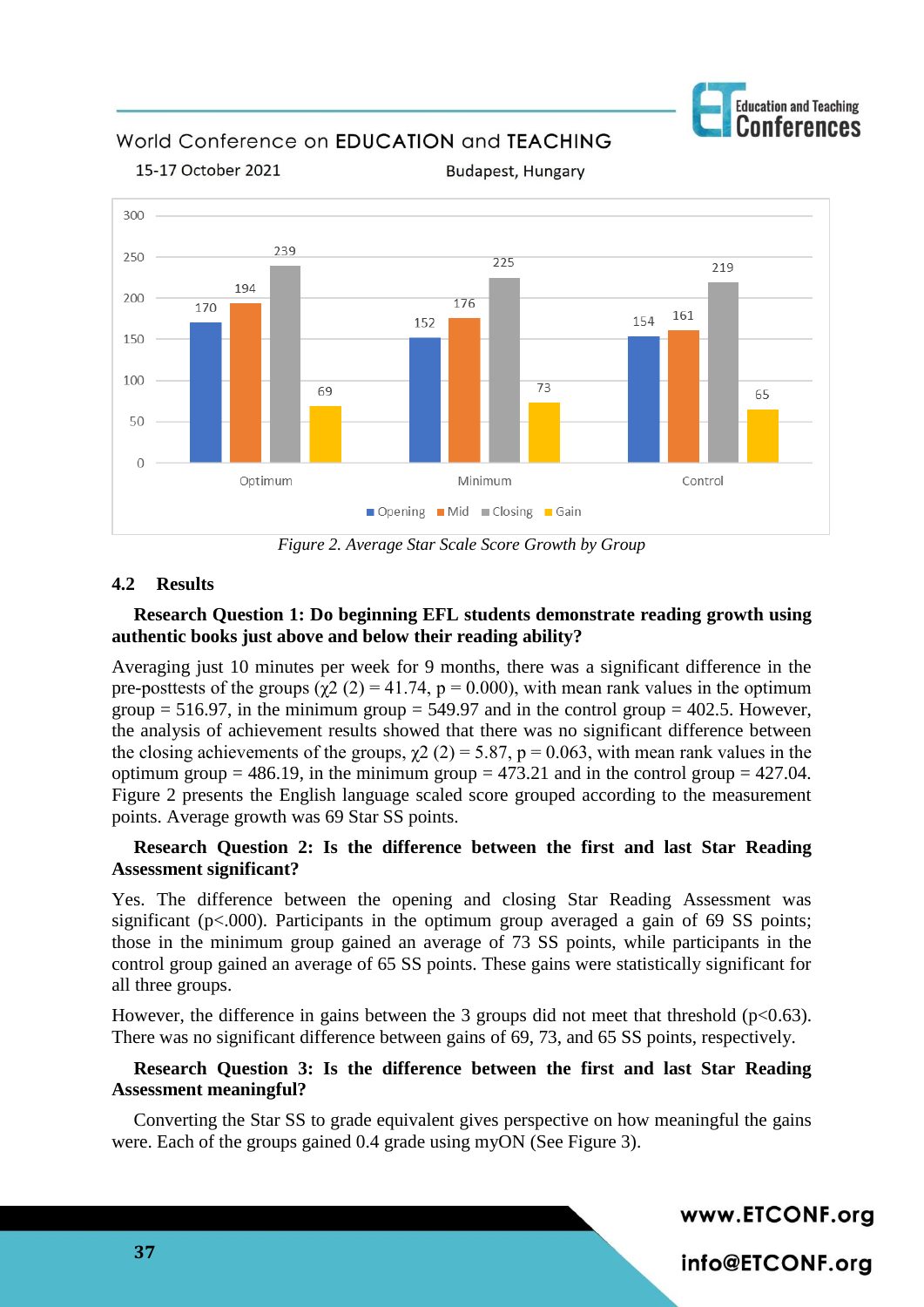

World Conference on EDUCATION and TEACHING



*Figure 3. Average Gains by Group Converted to Grade Equivalency*

#### **4.3 Discussion**

The results of the analyses of the Star Reading scores showed that there were positive gains in the students' reading ability, on average, between the pretest and the posttest for all three groups, that the gains were significant, and they were meaningful. As a result, the response to all three research questions is "yes".

## **5 Conclusion**

Both studies demonstrate the efficacy of reading with authentic digital books for beginning students learning English in a foreign language setting.<sup>8</sup> Reading with authentic digital books was not only effective, but efficient. In the first study students averaged 42 minutes per week over eight weeks, for a total of 5.6 hours of time spent reading. In that short amount of time, students gained one year of reading gains. In the second study, students averaged 10 minutes per week of reading over 9 months, for a total of 360 minutes or 6 total hours of time spent reading. In that short amount of time, students in all 3 groups gained nearly one-half grade equivalent as measured for native English speakers. Irrespective of the measure used, these studies demonstrate the critical importance of providing EFL students the opportunity to read authentic books that interest them. However, in the end, the ability to compare the reading level growth of students in the 2<sup>nd</sup> study to native English speakers provides a roadmap for a different outcome—a higher level of English proficiency—a level that may bring different opportunities in students' futures.

www.ETCONF.org

info@ETCONF.org

<sup>&</sup>lt;sup>8</sup> However, based on the results of students in the first study in grades 2  $\&$  3, while very early beginners demonstrate gains, significant gains occurred in grades 4-7 where students had already acquired more English.